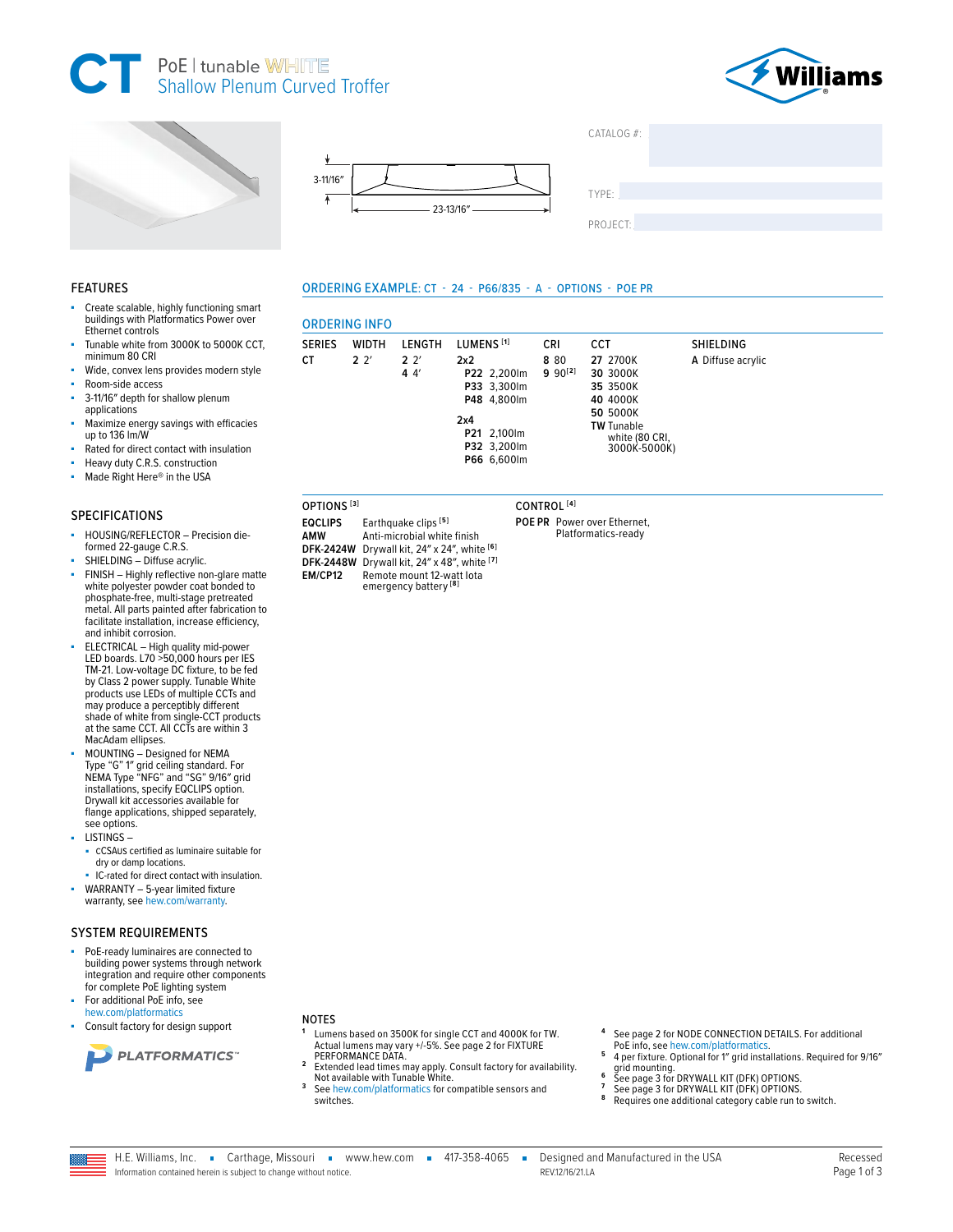# **CT** PoE | tunable WHITE<br>
Shallow Plenum Curved Troffer

# <span id="page-1-0"></span>FIXTURE PERFORMANCE DATA

## STANDARD

|     | <b>LED PACKAGE</b> | <b>DELIVERED LUMENS</b> | <b>WATTAGE</b> | EFFICACY (Im/W) |
|-----|--------------------|-------------------------|----------------|-----------------|
|     | P <sub>22</sub>    | 2279                    | 17.0           | 134.1           |
| 2x2 | P33                | 3203                    | 25.0           | 128.1           |
|     | P48                | 4802                    | 37.0           | 129.8           |
|     | P21                | 2186                    | 16.0           | 136.6           |
| 2x4 | P32                | 3207                    | 25.0           | 128.3           |
|     | P66                | 6681                    | 50.0           | 133.6           |

### MULTIPLIER TABLE

|        | <b>COLOR TEMPERATURE</b> |                 |                      |  |  |
|--------|--------------------------|-----------------|----------------------|--|--|
|        | CCT                      |                 | <b>LUMENS</b>        |  |  |
|        |                          | <b>STANDARD</b> | <b>TUNABLE WHITE</b> |  |  |
|        | 2700K                    | 0.97            |                      |  |  |
|        | 3000K                    | 0.99            | 0.95                 |  |  |
| 80 CRI | 3500K                    | 1.00            | 0.98                 |  |  |
|        | 4000K                    | 1.03            | 1.00                 |  |  |
|        | 5000K                    | 1.06            | 0.96                 |  |  |
|        |                          |                 |                      |  |  |
|        | 2700K                    | 0.80            |                      |  |  |
|        | 3000K                    | 0.82            |                      |  |  |
| 90 CRI | 3500K                    | 0.83            |                      |  |  |
|        | 4000K                    | 0.86            |                      |  |  |
|        | 5000K                    | 0.89            |                      |  |  |

# Photometrics tested in accordance with IESNA<br>LM-79. Results shown are<br>based on 25°C ambient temperature.

■ Standard results based on 3500K standard, 80 CRI, actual lumens may vary +/-5%

- Tunable white results based on 4000K standard, 80 CRI, actual lumens may vary +/-5%
- Use multiplier table to calculate additional
- 



options.





## PHOTOMETRY

**CT-22-P48/835-A** Total Luminaire Output: 4802 lumens; 37 Watts | Efficacy: 130.0 lm/W | 84 CRI; 3520K CCT | IES Spacing Criteria: End: 1.2, Across: 1.2



| <b>VERTICAL</b> |             | <b>ZONAL</b> |            |                         |
|-----------------|-------------|--------------|------------|-------------------------|
| ANGLE           | $0^{\circ}$ | 45°          | $90^\circ$ | LUMENS                  |
| 0               | 1675        | 1675         | 1675       |                         |
| 5               | 1670        | 1664         | 1664       | 158                     |
| 15              | 1603        | 1604         | 1610       | 453                     |
| 25              | 1482        | 1486         | 1495       | 684                     |
| 35              | 1294        | 1309         | 1330       | 820                     |
| 45              | 1078        | 1100         | 1134       | 851                     |
| 55              | 837         | 869          | 902        | 775                     |
| 65              | 576         | 609          | 637        | 600                     |
| 75              | 316         | 337          | 350        | 355                     |
| 85              | 88          | 92           | 95         | 104                     |
| 90              | 4           | 9            | 4          |                         |
|                 |             |              |            | <b>HORIZONTAL ANGLE</b> |

| SUMMARY | <b>ZONE</b> | <b>LUMENS</b> | % FIXTURE |
|---------|-------------|---------------|-----------|
|         | $0 - 40$    | 2116          | 44        |
|         | $0 - 60$    | 3742          | 78        |
| LUMEN   | $0 - 90$    | 4802          | 100       |
|         | 180         | 4802          | 100       |

**CT-24-P66/835-A** Total Luminaire Output: 6681 lumens; 50 Watts | Efficacy: 134.0 lm/W | 84 CRI; 3490K CCT | IES Spacing Criteria: End: 1.2, Across: 1.2



|                           | <b>VERTICAL</b> | <b>HORIZONTAL ANGLE</b> |      |            | <b>ZONAL</b>  |
|---------------------------|-----------------|-------------------------|------|------------|---------------|
|                           | <b>ANGLE</b>    | $0^{\circ}$             | 45°  | $90^\circ$ | <b>LUMENS</b> |
| CAN DLEPOWER DISTRIBUTION | 0               | 2265                    | 2265 | 2265       |               |
|                           | 5               | 2249                    | 2253 | 2255       | 214           |
|                           | 15              | 2167                    | 2171 | 2189       | 613           |
|                           | 25              | 2002                    | 2015 | 2032       | 929           |
|                           | 35              | 1776                    | 1802 | 1824       | 1125          |
|                           | 45              | 1501                    | 1530 | 1568       | 1182          |
|                           | 55              | 1183                    | 1220 | 1259       | 1086          |
|                           | 65              | 812                     | 859  | 896        | 846           |
|                           | 75              | 443                     | 487  | 513        | 512           |
|                           | 85              | 127                     | 154  | 177        | 172           |
|                           | 90              | 9                       | 37   | 50         |               |

| LUMEN SUMMARY | <b>ZONE</b> | <b>LUMENS</b> | % FIXTURE |
|---------------|-------------|---------------|-----------|
|               | $0 - 40$    | 2882          | 43        |
|               | $0 - 60$    | 5150          | 77        |
|               | $0 - 90$    | 6680          | 100       |
|               | 180         | 6681          | 100       |

<span id="page-1-1"></span>NODE CONNECTION DETAILS

Includes 24″ cable with 4-position mating connector for Platformatics POE-LN2 node. See node spec sheet for details: [platformatics.com/product/poe-ln2](http://platformatics.com/product/poe-ln2)